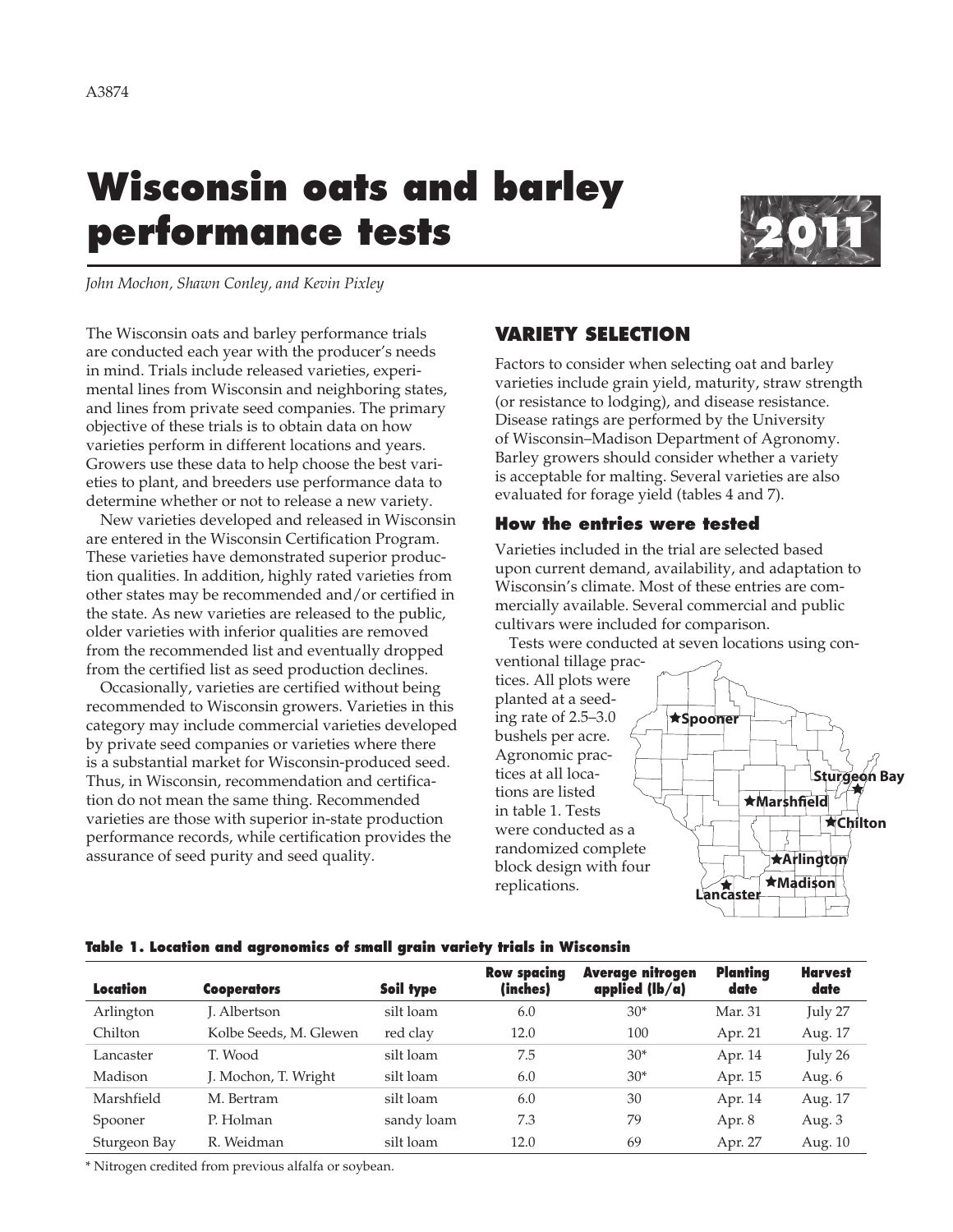## **Growing conditions**

**2010 season.** In Wisconsin, the number of planted acres of oats in 2010 was 310,000, unchanged from the previous year. There were 170,000 acres harvested, 25,000 acres less than 2009. Oats in 2010 yielded 58.0 bushels per acre, a decrease of 10 bushels from the previous year. Fewer acres harvested and a lower yield led production to be down 26% from last year, to a total of 9.9 million bushels. Wisconsin was the second highest-producing state for oats this year, behind Minnesota, after being first in 2009.

Wisconsin produced 1.44 million bushels of barley in 2010, a slight decline from the previous year. Area planted to barley was unchanged from last year, at 45,000 acres, while area harvested increased 5,000 acres to 30,000 acres in 2010. Yields were down 11 bushels from the previous year to 48 bushels per acre.

**2009 season.** In Wisconsin, the number of planted acres of oats was up 40,000 from the previous year to 310,000 acres. There were 195,000 acres harvested for grain, 5,000 acres more than in 2008. Oats in 2009 yielded 68.0 bushels per acre, an increase of 6 bushels from the previous year. This matches the record yield set in 2000. Production was up 13% to a total of 13.3 million bushels. Wisconsin was the highest-producing state for oats in 2009 after being second in 2008.

Wisconsin produced 1.48 million bushels of barley in 2009, a 9% decline from the previous year. Area planted to barley increased 2,000 acres from 2008 to 45,000 acres. Area harvested decreased 5,000 acres to 25,000 acres in 2009. Yields were up 5 bushels from the previous year to 59 bushels per acre.

*Source: USDA National Agricultural Statistics Service, www.nass.usda.gov.*

### **How performance was measured**

**Yield:** After threshing, grain was weighed and yield was determined using a conversion formula. Yields are reported in bushels per acre at 8% moisture content. There are 32 and 48 pounds per bushel for oat and barley, respectively.

**Lodging:** Lodging is measured in percent. Values are rounded to whole numbers  $(1 = none, 100 = severe)$ .

**Test weight:** Test weights were measured using a Toledo Model 3111 test weighting scale.

## **Licensed varieties**

The Wisconsin Agricultural Experiment Station and/or the UW–Madison Department of Agronomy has granted sole authority to the Wisconsin Crop Improvement Association to issue formal licenses for the production of certified seed of Kewaunee barley; Spooner rye; and Badger, Dane, ForagePlus, Gem, and Vista oats. The Wisconsin Alumni Research Foundation has granted sole authority to the Wisconsin Crop Improvement Association to issue formal licenses for the production of certified seed of Drumlin, Esker, Kame, and Moraine oats. These grants of sole authority are intended to reinforce Plant Variety Protection (PVP) regulations and to generate research and development funds for the Wisconsin small-grain breeding program. These varieties are PVP protected and a license is required for seed production. Each bag of seed will have a special red and white PVP/Licensed Variety tag attached or preprinted on the bag.

## **Testing agencies**

The small grain variety tests were conducted by the Department of Agronomy, College of Agricultural and Life Sciences, University of Wisconsin–Madison, in cooperation and with support from the Wisconsin Crop Improvement Association.

# **ADDITIONAL INFORMATION**

Check the following publications for additional information on small grain production and seed availability. All are updated annually.

- • *Wisconsin Winter Wheat Performance Tests* (A3868), available at www.learningstore.uwex.edu
- • *Pest Management in Wisconsin Field Crops* (A3646), available at www.learningstore.uwex.edu
- • *The Wisconsin Certified Seed Directory,* available at www.wcia.wisc.edu

For information on seed availability of public varieties, contact:

Wisconsin Crop Improvement Association 554 Moore Hall 1575 Linden Drive Madison, WI 53706 (608) 262-1341 www.wcia.wisc.edu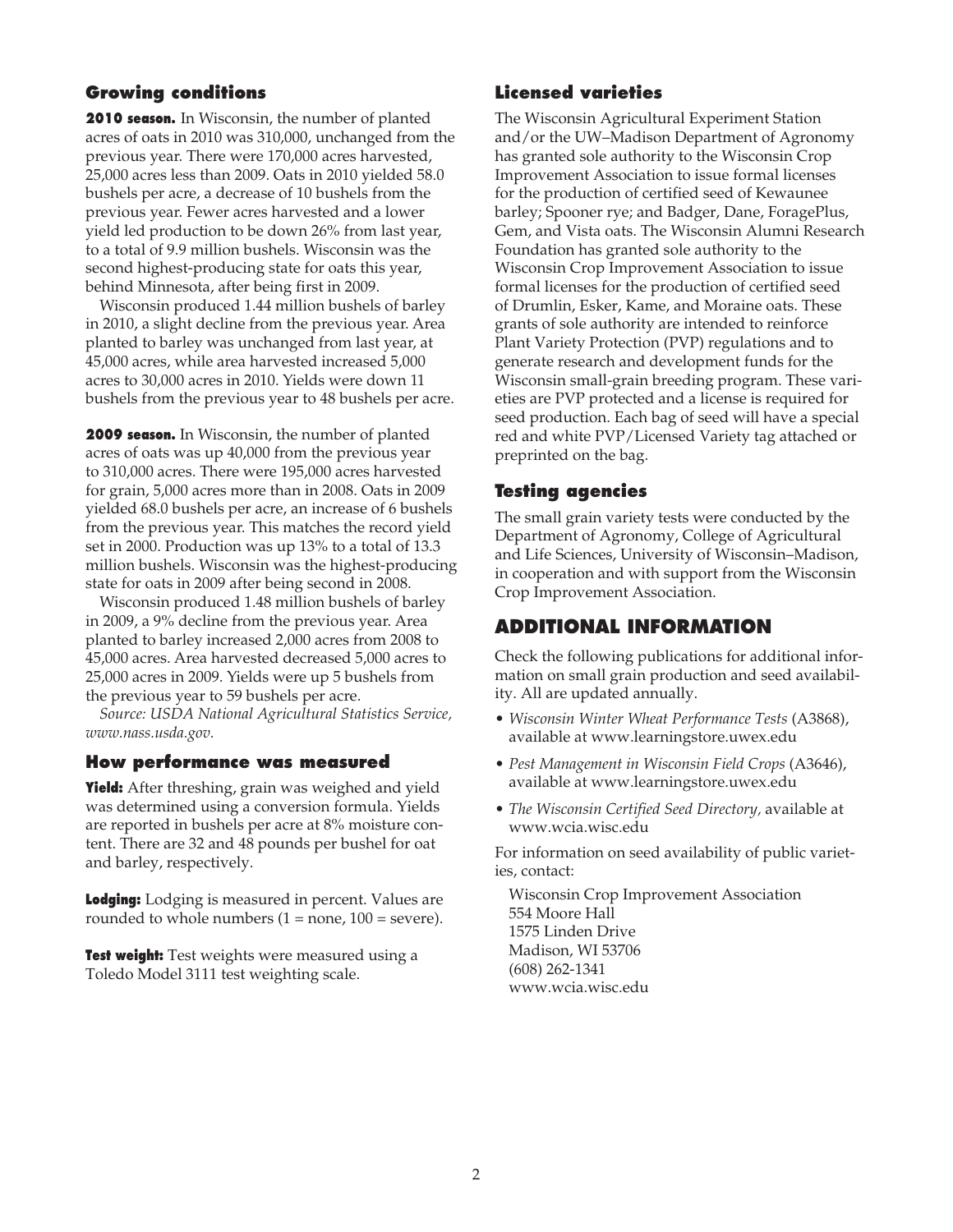#### **Table 2. Oat variety descriptions**

|                        |                              |                         |                 | <b>Maturity<sup>a</sup></b> |              |        |                                                                             |     | Disease resistance <sup>d</sup> |              |                          |              |                                   |                                          |          |
|------------------------|------------------------------|-------------------------|-----------------|-----------------------------|--------------|--------|-----------------------------------------------------------------------------|-----|---------------------------------|--------------|--------------------------|--------------|-----------------------------------|------------------------------------------|----------|
| <b>Variety</b>         | <b>Origin</b>                | <b>Year</b><br>released | Kernel<br>color | (head<br>date)              | Hłp<br>(in.) | %      | Lodging Test wt <sup>c</sup> Kernel Crown Stem Sep-<br>(lb/bu) protein rust |     |                                 |              |                          |              | rust toria Smut BYDV <sup>e</sup> | Licensed/Wis.<br><b>PVP</b> <sup>f</sup> | cert.    |
|                        | <b>Recommended varieties</b> |                         |                 |                             |              |        |                                                                             |     |                                 |              |                          |              |                                   |                                          |          |
| Badger                 | Wisconsin                    | 2010                    | yellow          | $6 - 18$                    | 33           | med    | 38.4                                                                        | med | R                               |              |                          | R            | $\mathbb{R}$                      | yes                                      | yes      |
| Buckskin               | Illinois                     | 2008                    | tan             | $6 - 23$                    | 36           | weak   | 39.9                                                                        | med | $\mathbb{R}$                    | $\mathbb{R}$ | $\overline{\phantom{0}}$ | R            | $\mathbb{R}$                      | yes                                      | yes      |
| Drumlin                | Wisconsin                    | 2003                    | vellow          | $6 - 25$                    | 37           | med    | 36.8                                                                        | med | <b>IR</b>                       | <b>IR</b>    | $\overline{\phantom{0}}$ | R            | $\mathbb{R}$                      | yes                                      | yes      |
| Esker                  | Wisconsin                    | 2004                    | yellow          | $6 - 21$                    | 36           | strong | 38.0                                                                        | med | <b>IR</b>                       | <b>IR</b>    | $\overline{\phantom{m}}$ | $\mathbb{R}$ | $\mathbb{R}$                      | yes                                      | yes      |
| Excel                  | Indiana                      | 2006                    | white           | $6 - 22$                    | 35           | med    | 38.1                                                                        | med | <b>IR</b>                       | S            |                          | $\mathbb{R}$ | $\mathbb{R}$                      | yes                                      | $QA^{g}$ |
| Kame                   | Wisconsin                    | 2005                    | yellow          | $6 - 20$                    | 34           | med    | 35.7                                                                        | med | R                               | <b>IR</b>    |                          | R            | <b>IR</b>                         | yes                                      | yes      |
| Vista                  | Wisconsin                    | 1999                    | yellow          | $6 - 24$                    | 41           | weak   | 37.5                                                                        | low | R                               | R            |                          | R            | <b>IR</b>                         | yes                                      | yes      |
| <b>Other varieties</b> |                              |                         |                 |                             |              |        |                                                                             |     |                                 |              |                          |              |                                   |                                          |          |
| Dane                   | Wisconsin                    | 1990                    | yellow          | $6 - 17$                    | 35           | med    | 37.8                                                                        | med | <b>IR</b>                       | <b>IR</b>    | S                        | R            | $\mathbb{R}$                      | yes                                      | yes      |
| Gem                    | Wisconsin                    | 1996                    | yellow          | $6 - 23$                    | 38           | weak   | 37.2                                                                        | med | <b>IR</b>                       | R            |                          | MR           | <b>IR</b>                         | yes                                      | yes      |
| Moraine                | Wisconsin                    | 2001                    | yellow          | mid                         | med          | med    | high                                                                        | med | R                               | <b>IR</b>    | $\overline{\phantom{0}}$ | R            | <b>IR</b>                         | yes                                      | yes      |
| Ogle                   | Illinois                     | 1981                    | vellow          | $6 - 21$                    | 36           | med    | 37.1                                                                        | low | R                               | S            | S                        | $\mathsf{S}$ | $\mathbb{R}$                      | no                                       | yes      |

**•OAT•**

<sup>a</sup> Maturity (month-day) as indicated by heading date in 17 Wisconsin tests conducted 2008–2010. Varieties with generalized ratings indicate the following: early = before June 18, mid = June 18–21, late = after June 21.

<sup>b</sup> Height (inches) at maturity in 21 Wisconsin tests conducted 2008–2010. Varieties with generalized ratings indicate the following: short = <33 inches, med = 33–38 inches, tall = >38 inches.

<sup>c</sup> Test weight (pounds/bushel) in 21 Wisconsin tests conducted 2008–2010. Varieties with generalized ratings indicate the following:  $\text{low} = \frac{33 \text{ lb}}{\text{bu}}$ , med = 33–35 lb/bu, high = >35 lb/bu.

<sup>d</sup> Disease resistance:  $R =$  excellent resistance,  $IR =$  intermediate or very good,  $MR =$  moderate or good,  $S =$  susceptible or poor.

 $e$  BYDV = Barley yellow dwarf virus or red leaf disease.

 $f$  PVP = Plant Variety Protection or licensed for seed production. A "yes" indicates that the variety cannot be reproduced and sold as seed without certification.

 $QA =$ Quality Assurance.

— = information not available.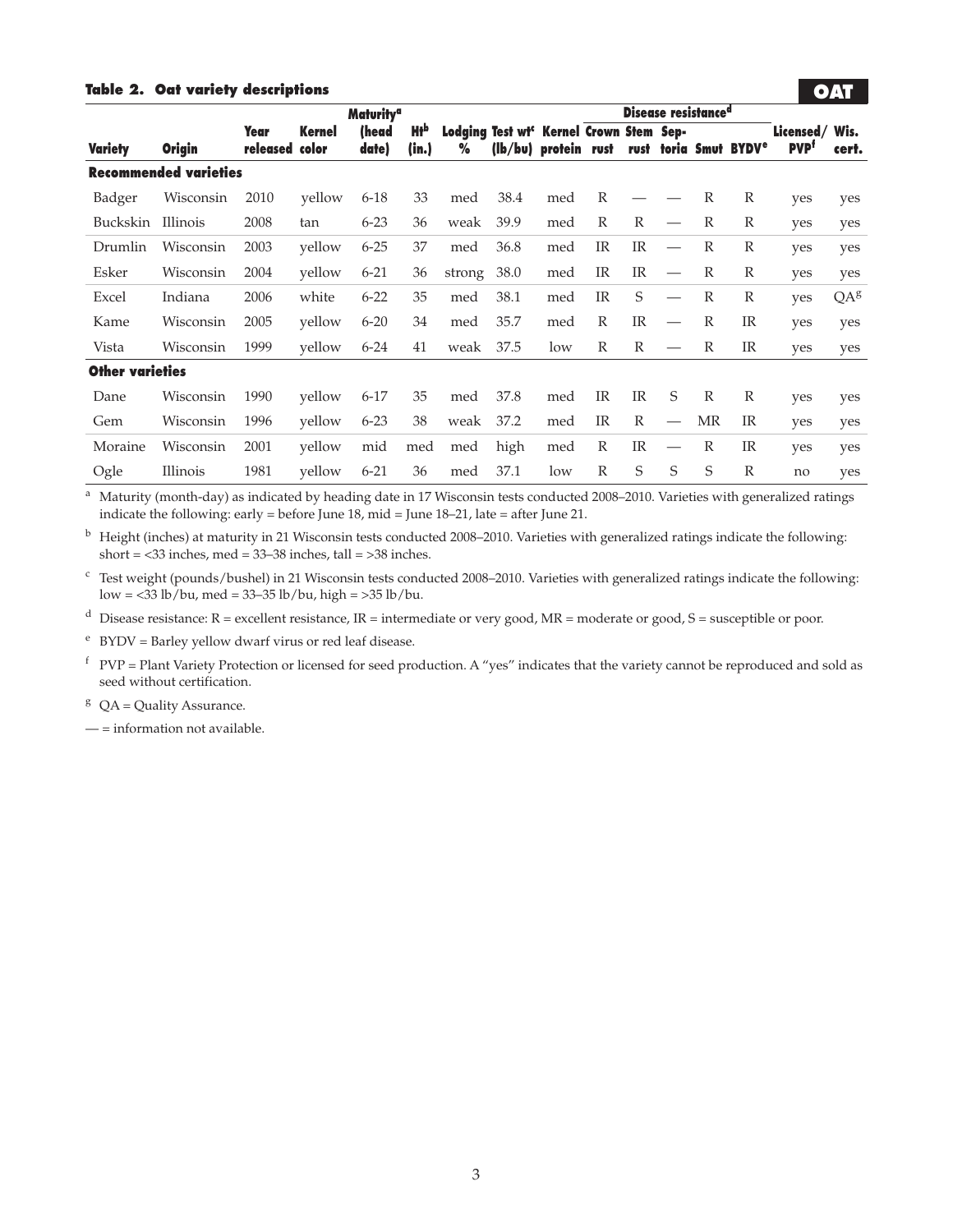|                        |             |        | <b>Southern Wisconsin</b>  |                | <b>Northern Wisconsin</b> |                   |                |                     |  |
|------------------------|-------------|--------|----------------------------|----------------|---------------------------|-------------------|----------------|---------------------|--|
| <b>Variety</b>         | <b>Mean</b> |        | <b>Arlington Lancaster</b> | <b>Madison</b> | <b>Chilton</b>            | <b>Marshfield</b> | <b>Spooner</b> | <b>Sturgeon Bay</b> |  |
| 2010 YIELDS            |             |        |                            |                | $2010 -$                  |                   |                |                     |  |
| <b>Early season</b>    |             |        |                            |                |                           |                   |                |                     |  |
| Badger                 | 88*         | $116*$ | 97*                        | 96*            | $72*$                     | 36                | $80*$          | 114                 |  |
| Dane                   | 71          | 90     | 86                         | 73             | 60                        | $45*$             | 26             | 115                 |  |
| Kame                   | 78          | $105*$ | 84                         | 86*            | 61                        | $47*$             | 40             | $125*$              |  |
| <b>Midseason</b>       |             |        |                            |                |                           |                   |                |                     |  |
| Esker                  | $84*$       | 99     | $106*$                     | $87*$          | 55                        | $47*$             | 60             | $133*$              |  |
| Excel                  | $85*$       | $111*$ | 81                         | 81             | $79*$                     | $55*$             | 58             | 128*                |  |
| Ogle                   | $85*$       | 100    | 82                         | 79             | 60                        | $45*$             | 78*            | $148^{\ast}$        |  |
| Late season            |             |        |                            |                |                           |                   |                |                     |  |
| Buckskin               | $81*$       | 90     | 60                         | 73             | $85*$                     | $67*$             | $75*$          | 115                 |  |
| Drumlin                | 86*         | 95     | 79                         | $85*$          | 60                        | $67*$             | 86*            | 129*                |  |
| Gem                    | 71          | 89     | 57                         | 73             | 55                        | $52*$             | $71*$          | 99                  |  |
| Vista                  | $84*$       | $103*$ | 75                         | 89*            | 49                        | $51*$             | $90*$          | $130*$              |  |
| Mean                   | 81          | 100    | 81                         | 82             | 64                        | 51                | 66             | 124                 |  |
| LSD $(0.05)^{a}$       | $\,8\,$     | $14\,$ | $18\,$                     | $14\,$         | 23                        | 26                | 23             | $27\,$              |  |
| <b>HISTORIC YIELDS</b> |             |        |                            |                | $-2008 - 2010$            |                   |                |                     |  |
| <b>Early season</b>    |             |        |                            |                |                           |                   |                |                     |  |
| Badger                 | 95          | $126*$ | $77*$                      | $112*$         | 77                        | 102               | 54             | $116*$              |  |
| Dane                   | 83          | 93     | 70                         | 95             | 74                        | 101               | 37             | 111                 |  |
| Kame                   | 91          | 116    | 72                         | 110            | 71                        | 106               | $48\,$         | $114\,$             |  |
| <b>Midseason</b>       |             |        |                            |                |                           |                   |                |                     |  |
| Esker                  | 95          | 111    | $85*$                      | $118*$         | 70                        | 109               | 52             | $121*$              |  |
| Excel                  | $101*$      | $129*$ | 75                         | $118*$         | $85*$                     | $112*$            | 63             | $123*$              |  |
| Ogle                   | $100*$      | 117    | 83*                        | $114*$         | 74                        | 107               | $76*$          | $127*$              |  |
| Late season            |             |        |                            |                |                           |                   |                |                     |  |
| Buckskin               | 96          | 115    | 68                         | $120*$         | 82                        | $113*$            | 59             | $118*$              |  |
| Drumlin                | $101*$      | 114    | 83*                        | $123*$         | 77                        | $122*$            | $68*$          | $121*$              |  |
| Gem                    | 87          | 101    | 69                         | 109            | 70                        | 99                | 64             | 99                  |  |
| Vista                  | 96          | 111    | $81*$                      | $118*$         | 94*                       | 105               | $71*$          | 112                 |  |
| Mean                   | 95          | 113    | 76                         | 114            | 77                        | 108               | 59             | 116                 |  |
| LSD $(0.05)^a$         | $\,4\,$     | 8      | 9                          | 11             | 10                        | 12                | 10             | 12                  |  |

# **Table 3. Oat variety grain yield comparisons in Wisconsin (bushels/acre) OAT•**

\* Varieties not significantly different from the highest yielding variety in the trial.

<sup>a</sup> The LSD (least significant difference) figures listed under the yield columns are a statistical measure of variation within the trial. If the difference in yield of two varieties is equal to or greater than the LSD, the yields are significantly different. If the difference is less than the LSD, the yield difference may have been due to environmental factors.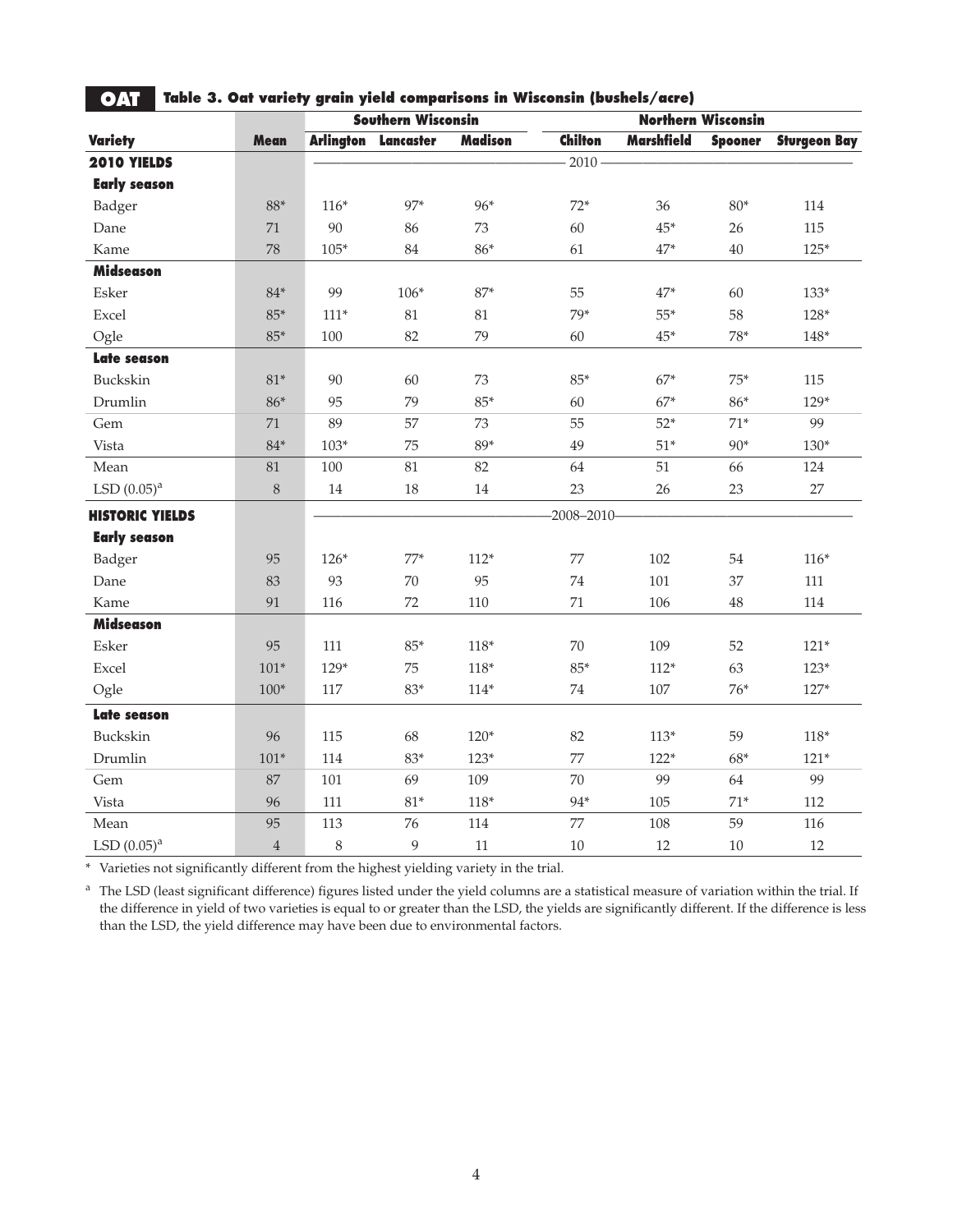|                 |         | Yield $(t/a)$    |             | <b>Harvest date</b> | <b>Crude protein</b> |                        | <b>Yield</b>   | <b>Harvest</b> |
|-----------------|---------|------------------|-------------|---------------------|----------------------|------------------------|----------------|----------------|
| <b>Variety</b>  | Madison | <b>Arlington</b> | <b>Mean</b> | (June)              | (%)                  | <b>RFQ<sup>a</sup></b> | (t/a)          | date (June)    |
|                 |         |                  | $2010 -$    |                     |                      |                        | $-2008 - 2010$ |                |
| <b>Buckskin</b> | 1.86    | 1.37             | 1.61        | 13                  | 13.5                 | 130.8*                 | 1.68           | 17             |
| Esker           | 1.74    | 1.11             | 1.42        | 9                   | $14.5*$              | $135.9*$               | 1.33           | 15             |
| Excel           | 1.91    | 1.25             | 1.58        | 10                  | 13.6                 | $136.2*$               | 1.53           | 15             |
| ForagePlus      | 2.47    | 2.40             | 2.43        | 23                  | 12.4                 | 126.5                  | 2.44           | 26             |
| Kame            | 1.45    | 1.04             | 1.24        | 9                   | $14.3*$              | $133.8*$               | 1.29           | 13             |
| Ogle            | 1.58    | 0.97             | 1.28        | 10                  | $14.2*$              | $136.0*$               | 1.37           | 14             |
| Vista           | 1.88    | 1.91             | 1.89        | 15                  | 12.8                 | 123.3                  | 1.90           | 19             |
| LSD(0.05)       | 0.32    | 0.37             | 0.24        |                     | 0.68                 | 7.26                   | 0.12           |                |

**Table 4. Forage dry matter yield of spring oat varieties harvested at late boot/early heading •OAT•**

\* Varieties not significantly different from the highest yielding variety in the trial.

 $a$  RFQ = Relative feed quality. Relative feed quality can be used to make comparisons among varieties listed in this table but should not be used to compare with other crops such as alfalfa.

#### **Table 5. Barley variety descriptions**

**Maturitya Disease resistancee Licen-Variety Origin Year released Awns Quality (head date) Htb (in.)** Lodging<sup>c</sup> Test wt<sup>d</sup> Crown Stem Loose Powd. **% (lb/bu) rust rust smut mildew blotch Spot sed/ PVPf Wis. cert. Recommended varieties** Kewaunee Wisconsin 1997 smooth feed 6-18 31 med 44.9 R R — IR R yes yes Quest Minnesota 2010 smooth malt 6-18 31 med 45.8 — R — IR R yes no Rasmusson Minnesota 2008 semismooth malt 6-18 28 med 46.6 — R — IR R yes yes **Other varieties** Drummond N. Dakota 2001 smooth malt 6-17 31 med 45.7 — R S MR R yes no Hazen N. Dakota 1984 smooth feed early med strong med S S S MR R no no Lacey Minnesota 2000 smooth malt early med med high — R S MR R yes yes Stander Minnesota 1993 smooth feed 6-17 29 med 46.3 — R S S R yes no

 **BARLEY•**

<sup>a</sup> Maturity (month-day) as indicated by heading date in 17 Wisconsin tests conducted 2008–2010. Varieties with generalized ratings indicate the following: early = before June 21, mid = June 21–25, late = after June 25.

<sup>b</sup> Height (inches) at maturity in 21 Wisconsin tests conducted 2008–2010. Varieties with generalized ratings were included in other tests and indicate the following: short = <30 inches, med = 30–36 inches, tall = >36 inches.

<sup>c</sup> Lodging: strong = <15%, med = 15–35%, weak = >35%.

<sup>d</sup> Test weight (pounds/bushel) in 20 Wisconsin tests conducted 2008–2010. Varieties with generalized ratings were included in other tests and indicate the following:  $low = <42 lb/bu$ , med = 42–46 lb/bu, high = >46 lb/bu.

<sup>e</sup> Disease resistance:  $R =$  excellent resistance,  $IR =$  intermediate or very good,  $MR =$  moderate or good,  $S =$  susceptible or poor.

 $f$  PVP = Plant Variety Protection or licensed for seed production. A "yes" indicates that the variety cannot be reproduced and sold as seed without certification.

— = Information not available.